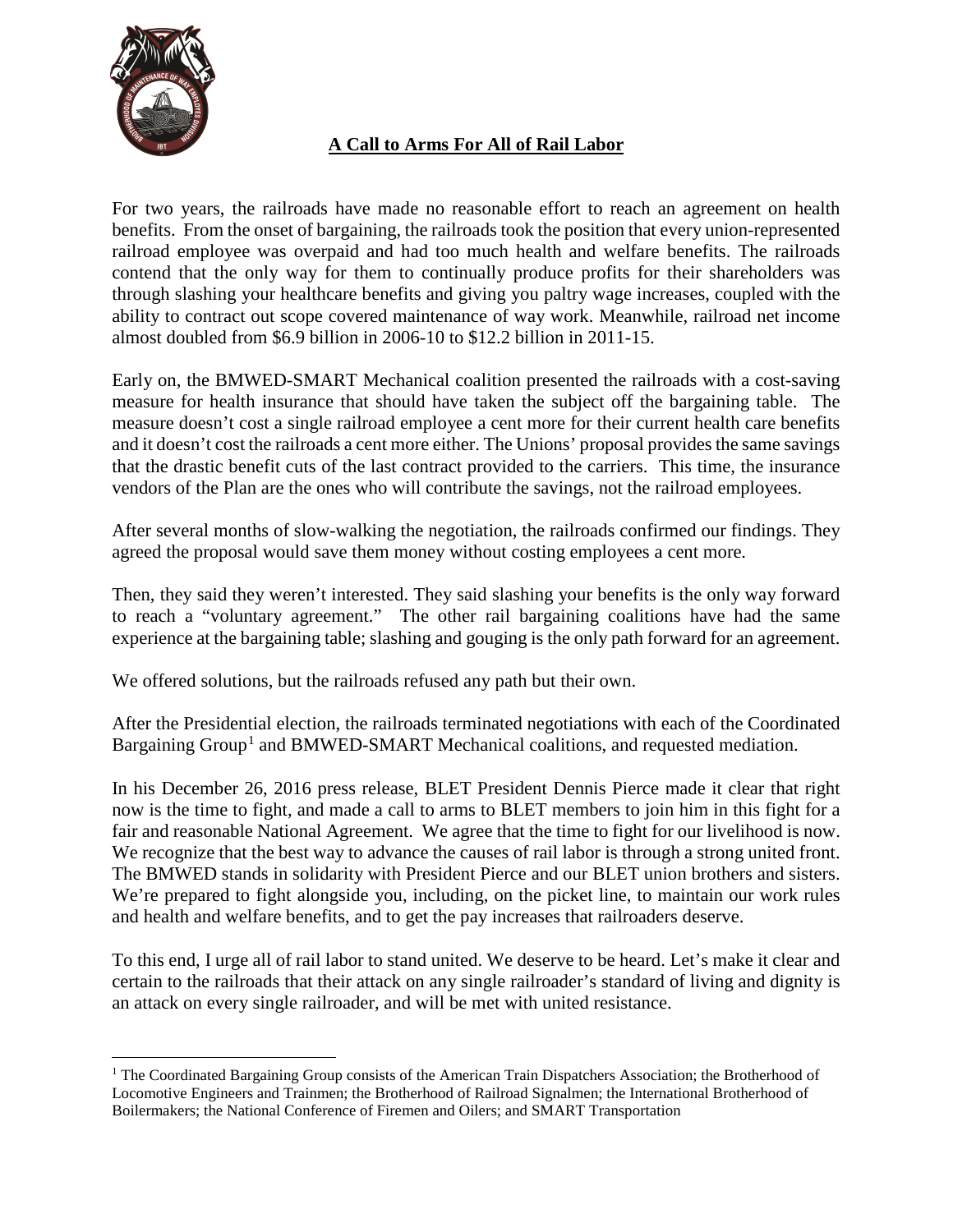

#### **A call to arms: Join me in our National Contract fight**

**By Dennis R. Pierce BLET National President**

#### **(BLET Editor's Note: The following message from BLET National President Dennis R. Pierce has been excerpted from the November 2016 issue of the Locomotive Engineers and Trainmen News.)**

INDEPENDENCE, Ohio, December 26 — In the days leading up to this month's Newsletter going to print, a major development occurred in our National Negotiations with the nation's freight carriers. As most of you are aware, on Monday, December 5, 2016, the Unions making up the Coordinated Bargaining Group served notice on the National Mediation Board requesting that they mediate our contract dispute with the freight carriers. It is important that all BLET members understand what has happened with our negotiations to get us to this point, as well as what will happen now that mediation has been invoked, and my message will key on both of those issues. It also is imperative that all BLET members understand the terms and conditions of the Railway Labor Act (RLA) that govern our actions in contract negotiations and this month's Newsletter also includes an explanation of the relevant portions of the RLA (see page 4).

For almost two years, the rail unions in our bargaining group, as well as all other rail unions, have been at the table making every effort to reach an agreement with the freight carriers that would respect the contributions that you make to the carrier's bottom line. We all know that those profits would not be possible without the hard work of the union-represented employees of the nation's freight carriers. When the bargaining round began railroad traffic was good, but that changed within a year of our negotiations starting. Not only did the nation's Class I carriers begin to furlough operating employees as a result of a downturn in business, they began to close shops, mothball low density rail lines and, in some cases, they even spun off portions of their properties to shortline carriers through leases and line sales. Many of these same carriers also served notices to change their operations, and in many cases long standing terminals lost their jobs and those employees were forced to relocate.

I am not sharing any new information with BLET's membership; you have lived through the furloughs and operational changes that your employers have forced upon you. What is important to note in all of this is that history shows us the nation's railroads will find a way to get back to higher profits, and their actions so far make it more than clear that they intend to do that on the backs of their unionrepresented employees.

Our contract negotiations are no different. In the two years that we have been at the bargaining table, the carriers have never made a contract offer to any of the unions that we found acceptable. Not only were their offers unacceptable to the unions' bargaining teams, it is clear to me that they also would have been unacceptable to the membership. The level of concessions that were demanded on our Health and Welfare benefits were way beyond anything any of the rail unions had seen in decades. And to add insult to injury, the General Wage Increases they offered were so low that in some cases they would not even have been enough to offset the additional Health and Welfare costs. When business declined the carriers' offers went from bad to worse, and totally unacceptable demands were made to change our work rules in ways that would have our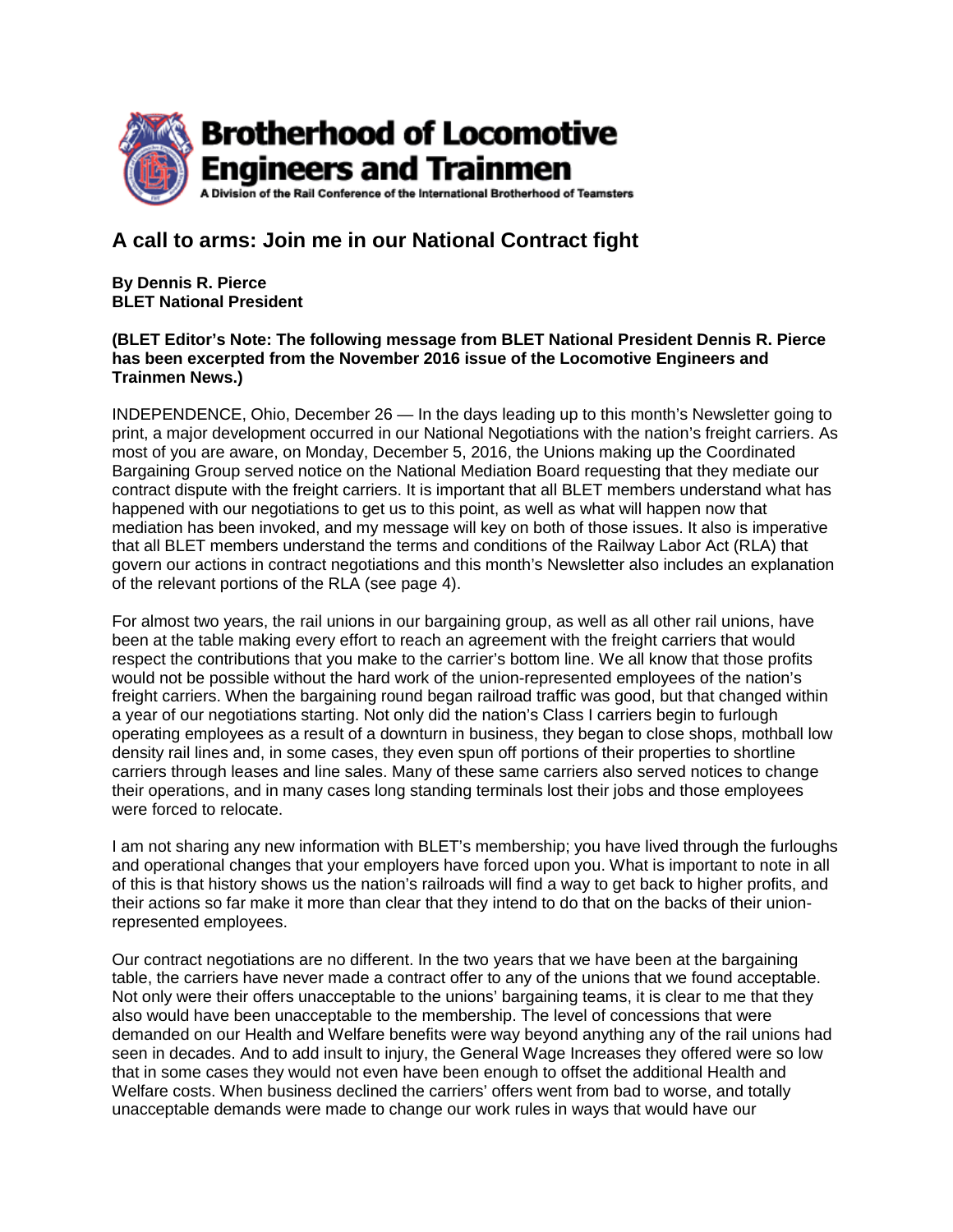membership doing more work for less money. We have been crystal clear with the carriers that you would never accept or ratify their demands.

It is important for all BLET members to understand not only what has happened to date, but why it happened. The carriers' unwillingness to treat us fairly was not because of any failure of the participating rail unions to put forward reasonable settlement proposals that reflected what our membership expects. Quite to the contrary, we made it clear that improvements in our Health and Welfare plan and fair wage increases is what our members not only wanted, it is what they have earned. We also argued for improvements to our work rules, including real improvements to mitigate fatigue, and a national agreement to once and for all put an end to the carriers' outrageous attendance policies.

Whether you are an Independent, a Republican, or a Democrat, it should be clear to all involved that the carriers delayed reaching a settlement until they knew the results of the November Presidential election. One of the weaknesses of the bargaining terms and conditions of the RLA is that either side can delay settlement, as the Carriers did throughout 2015 and 2016. We sought a fair agreement for that entire period; it was clear early on that the Carriers intended to delay until now.

In the weeks preceding the election, our meetings with the carriers showed some potential of a reasonable settlement, but that was when the polls favored Secretary Clinton. Early on November 9th it became clear that Mr. Trump had been elected, and before I share how that impacted our negotiations, I think it is important for us all to recognize what happened within our union on election day.

In the year preceding the election, I spent many weeks on the road meeting with member groups. I attended Division meetings, General Committee meetings and State Legislative Board meetings, as well as our regional meetings. I interacted with several hundreds of BLET members, and asked them all to share with me their feelings and opinions on how their employer was treating them, as well as how the outcome of the November elections might impact that. Well before the election, it was clear to me that many of BLET's members were outraged by the way that their employers were treating them, and they were equally outraged that our union has been unable to stop that treatment. Whether it be the carriers' excessive disciplinary policies, including heavy handed attendance policies, or the complete disregard for lineups and the resulting impact on our quality of life, BLET's members are tired of the way things are. Adding to that frustration is the fact that under the governing provisions of the RLA, most if not all of the grievances that frustrate our membership are deemed to be minor disputes that can only be addressed through arbitration. Without belaboring the point, there is a growing feeling that the arbitration provisions of the RLA have failed rail labor on many fronts, and the end result is a disenchanted membership who wants things to change.

It also became clear to me earlier in the year that many BLET members, and many other unionized rail employees, felt so disenfranchised that they were willing to give Mr. Trump a chance. The message that Trump put out during the campaign was attractive to many working and middle class Americans. Many of these Americans feel that the system has left them behind for any number of reasons, and the promises that Trump made led them to believe that he would improve the working class's lot in life. Although this is not based upon hard data, it is safe to conclude that a significant portion of BLET's membership — perhaps over half — voted for Mr. Trump, and in some locations it was much higher. I fully understand this vote of frustration, as I too am completely frustrated with the nation's railroads and their treatment of our membership. In the end, many of BLET's members who voted for Mr. Trump now feel that they won; they are certain that they will be treated better in the workplace, including the terms of their upcoming contract.

The part that may be lost on many of our members, however, is that the railroads also were frustrated. They were frustrated by President Obama's administration, especially when it came to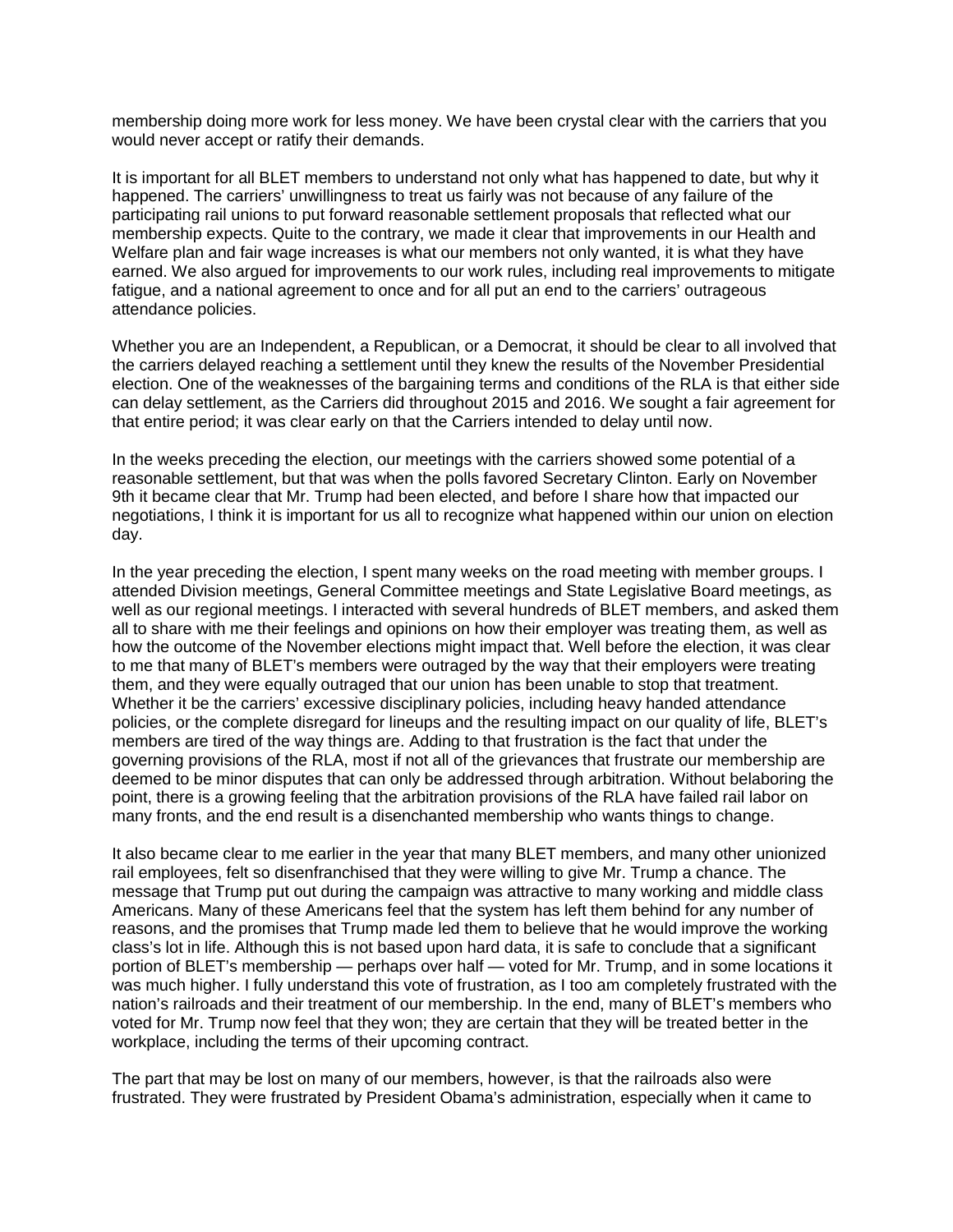new legislation and regulations. Be it PTC, crew size, or any of the improvements to our workplace found in the regulations that implemented the Rail Safety Improvement Act of 2008, the carriers have fought tooth and nail to block all new forms of government safety oversight and accountability. When Mr. Trump was elected, much like many of the BLET's members, the carriers feel that they won; they are certain that they will not have to treat you better in the workplace, and that includes any obligation to give you a fair contract. That is where things stand now — a classic stalemate that prevents the parties from reaching a fair contract settlement.

At our first meeting after the election, your negotiating team made it clear to the nation's freight carriers that an unprecedented number of their employees had voted for Trump because they felt that he would stop the railroads from abusing them. We made it clear that, for many of our members, expectations were higher after the election than before, making it even harder to ratify anything less than a fair contract offer. Regardless of who you personally voted for, you should know that our comments fell on deaf ears. It is clear that the CEOs of the nation's freight carriers feel that they have little to lose by exhausting the provisions of the RLA with President-Elect Trump in office to appoint what they expect to be a management friendly Presidential Emergency Board (PEB) sometime next year.

As a result of all of this, and as I write this piece, nearly all of the involved rail unions are now in mediation with the National Mediation Board managing that process. The RLA requires that the parties attempt to mediate their contract differences before either side can exercise "self-help." Selfhelp to the carriers includes a lock out and/or the right to impose changes in rates of pay, rules and working conditions. On the union side, self-help includes the right to strike. But before either of those options is available to either side, the parties must attempt to reach a settlement mediated by the National Mediation Board. The current makeup of the three appointed members of the NMB is two Democrats and one Republican. That will almost certainly change before our dispute is resolved, so it is hard to know how long the parties will remain in mediation. In one worst case scenario, most of Rail Labor was held in mediation for up to nearly eight (8) years in a previous contract dispute with Amtrak. It is also noteworthy that the NMB ultimately answers to the President, and he will have input on the process and its timeline. It is clear to us that the carriers want to expedite the mediation process in the hope that they will get this dispute to a management-friendly PEB in short order.

As for our efforts, your negotiating team has heard loud and clear that our membership will not voluntarily accept a less than fair contract offer that diminishes our health care plan, adversely changes work rules, and provides less than acceptable wage increases. Not now, especially when the expectations of our membership have exponentially increased day after day. Despite our best efforts, the carriers continue to require our members to manage and operate new and unproven technologies under threat of discipline. They give no regard to our increased productivity; instead they only push for more without offering any recognition for the past 30 years of crew size reductions resulting in fewer employees doing more work.

The carriers refuse to provide meaningful predictability on when we are expected to work, but continue to administer oppressive attendance policies that not only prevent our members from taking time off when they are fatigued; they also prevent our members from being home for family birthdays, holidays, graduations and even funerals.

In the end, unless the National Mediation Board can convince the carriers to reach a fair settlement, we will arrive at the point where the Board will be required to proffer arbitration as a way to resolve the dispute. Accepting such a proffer would terminate our rights to self-help, and would place our dispute in the hands of someone not affected by the outcome.

Our Bylaws were changed in 1986 to require that your National President cannot accept such a proffer without first obtaining rank and file ratification. No BLE International or BLET National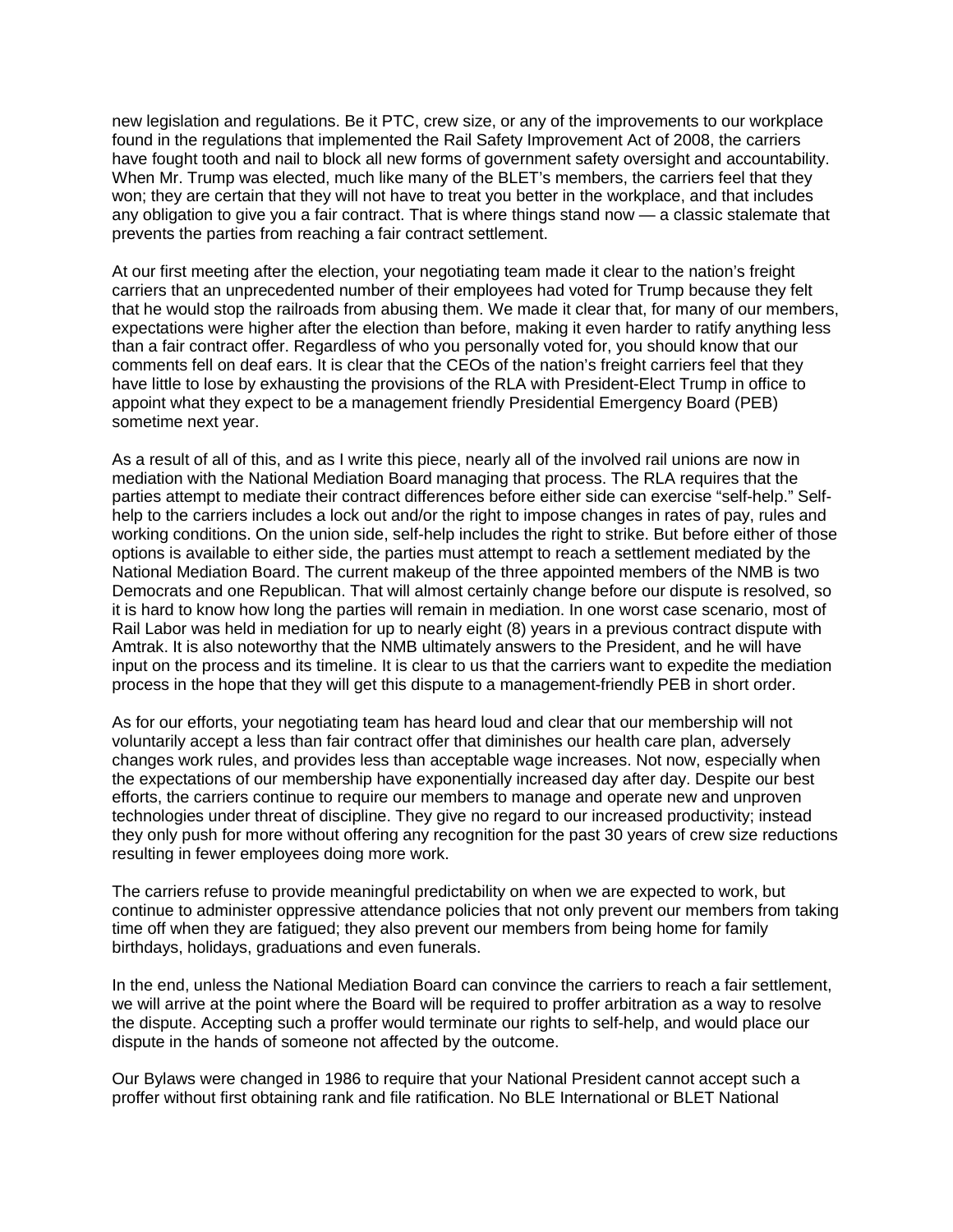President has ever put that question to a vote in national freight negotiations since then, as it is obvious that our membership will not give up its right to strike in return for arbitration. The right to strike is your ultimate right to economic strength and, absent some dramatic change that I don't see on the horizon, I can tell you now that I will reject any proffer of arbitration.

If we can't achieve a fair and equitable contract that is worthy of your consideration through mediation, the prospects for which seem very slim right now, our bargaining dispute will reach a "final" cooling-off period, after which both sides would have the legal right to exercise self-help. I cannot speak for what the carriers will do when they gain that right, but I can assure you that I am convinced that the only leverage that we have is the economic strength of a strike. When we legally reach that point, I fully intend to authorize that strike, and to join the membership on the picket line as we all act in solidarity.

Should that occur, I will be calling on all affected BLET members to join in our efforts as our strength is in our numbers. Having said all this, there is one piece that we must all recognize. Under the RLA, without Congressional involvement, there is only one person who can take away our legal right to exercise our economic strength through striking. That person is the President of the United States of America, and the President exercises his right to do so by appointing a Presidential Emergency Board. When the time comes, I will be personally calling on President-Elect Trump not to interfere in our dispute with the carriers. I also will be asking all of you to do the same.

As I have said in the past, I cannot guarantee the outcome of this dispute, but I can guarantee you that your National Negotiating Team is working for you and we will fight the carriers' attempt to force you under a substandard contract with every ounce of our energy.

**Monday, December 26, 2016 [bentley@ble-t.org](mailto:bentley@ble-t.org)**

**http://www.ble-t.org/pr/news/newsflash.asp?id=5918**

© 1997-2017 Brotherhood of Locomotive Engineers and Trainmen **http://www.ble-t.org**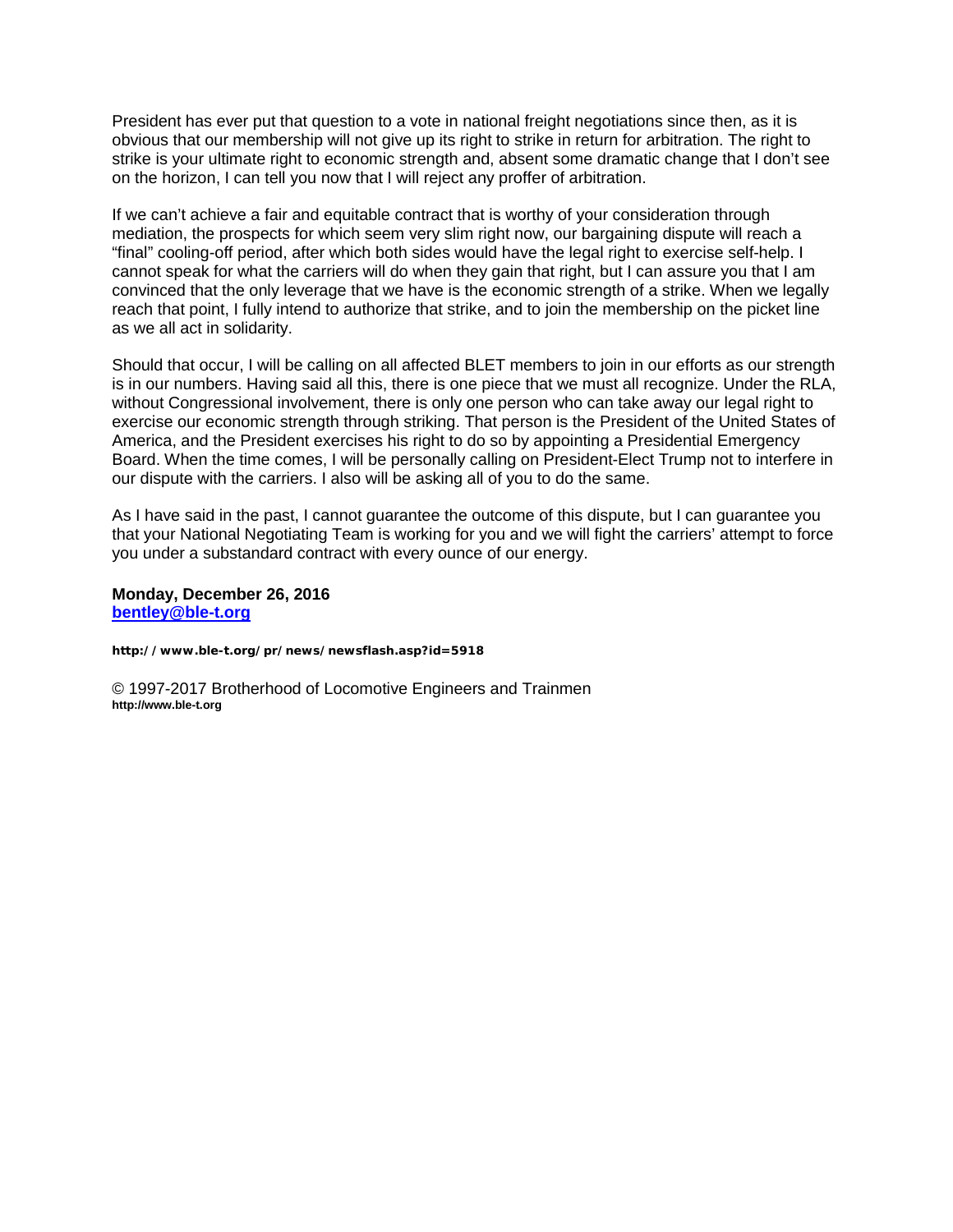

## Transportation Communications

### Union/IAM

International Association of Machinists and Aerospace Workers

Robert A. Scardelletti National President

# **SPECIAL ALERT**

## NATIONAL NEGOTIATIONS UPDATE DECEMBER 2016

National negotiations between the freight railroads in national negotiations and the TCU Coalition remain stalled, hostage to the carriers' unremitting demands for major concessionary changes to the plan design of GA-23000.

Negotiations began in January of 2015. TCU invoked mediation in October 2015. The parties have met regularly since then under the auspices of the National Mediation Board. No progress has been made.

Each side has exchanged voluminous information, with the carriers emphasizing what they consider to be the high costs of the national health insurance plan relative to other industries, including non-union. The TCU coalition has stressed how much the plan design savings from the last contract have gone to hold down costs, that employees are paying enough now, and that comparing us to non-union industries is a non-starter. The parties also remain far apart on wages. And, at a recent session, the carriers added a host of concessionary work rule demands to their agenda.

The TCU Coalition consists of TCU Carmen and Clerks, IBEW, IAM, and TWU. Two other coalitions are also meeting. One consists of ATDA, BLET, BRS, IBB, NCFO-SEIU, and SMART-Transportation (UTU). The other consists of BMWED and SMART-Mechanical (Sheet Metal). We are in regular contact with both coalitions, and both report no progress. Until now, neither has been in mediation.

The election of President Trump puts the prospect of a Presidential Emergency Board into the distant future. A whole new National Mediation Board will have to be appointed and confirmed, and it is expected that process will take many months. From the beginning, both sides said they prefer a voluntary settlement, but the gap in health care expectations continues to make that problematic. Clearly the carriers feel emboldened by the Republican sweep.

+ 3 Research Place + Rockville, Maryland 20850-3279 + E-mail-scardellettir@tcunion.org + Phone-301-840-8701 + FAX-301-330-7664 + Website-www.tcunion.org